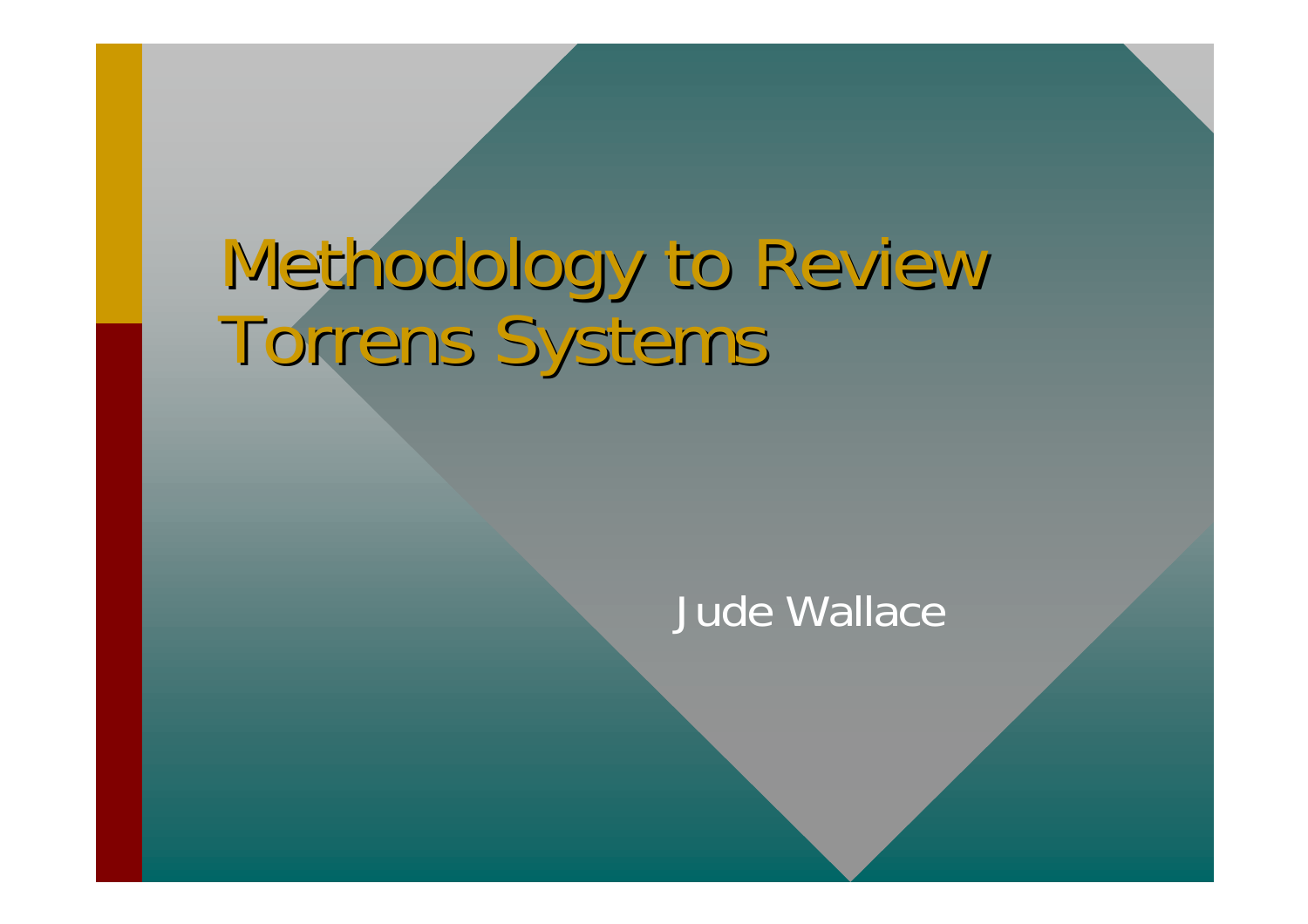# Torrens systems provide - Torrens systems provide -

- accurate text identifying owners and interests
- accurate boundaries. Now they are georeferenced boundaries.

Valuable, but disorganised information.

THEY CREATE LEGAL TITLE BY REGISTRATION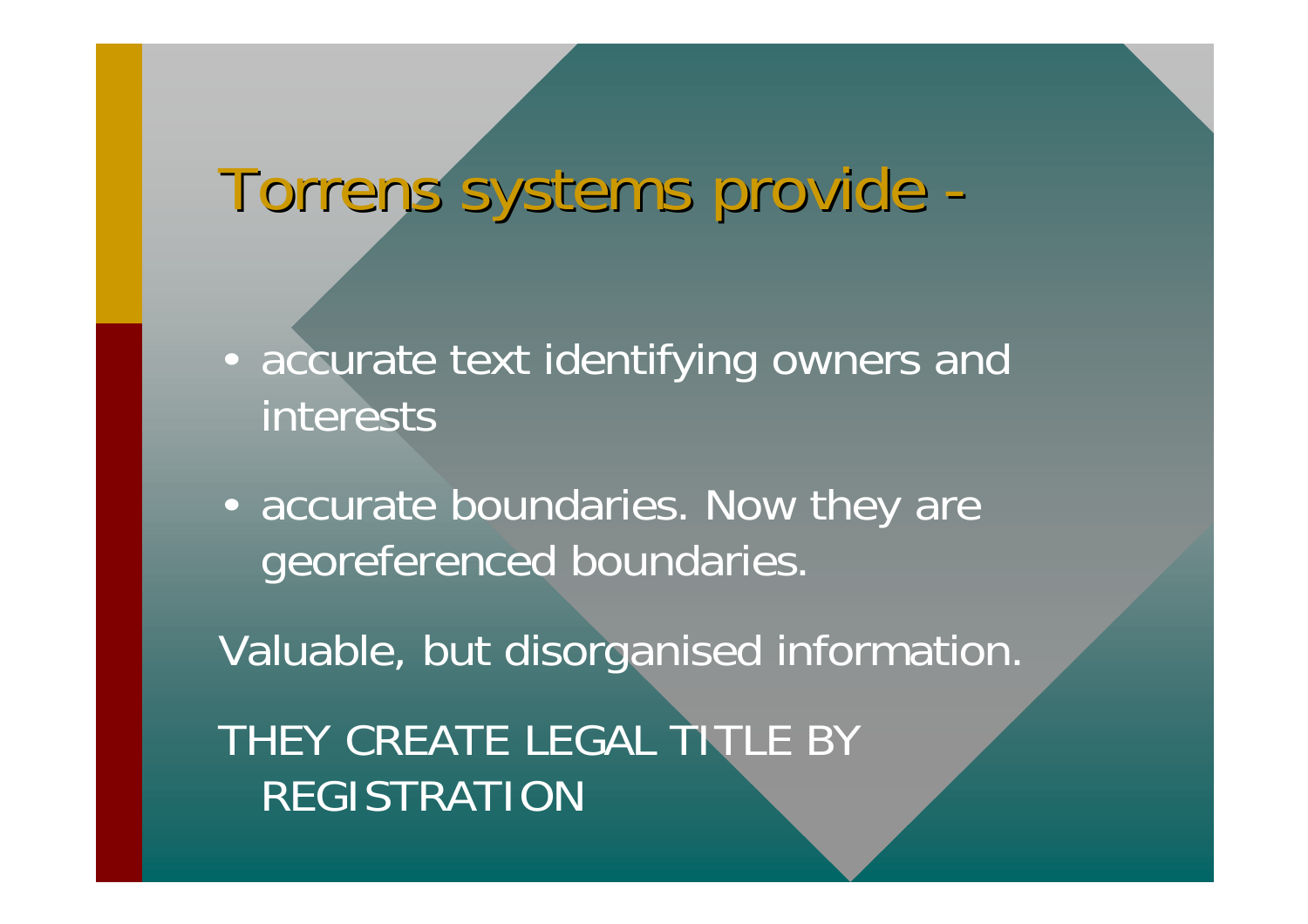#### Torrens depends on -...

- Simple transactions forms and registration processes
- Risk spreading for forgeries
- Risk compensation for administrative error

This is not title insurance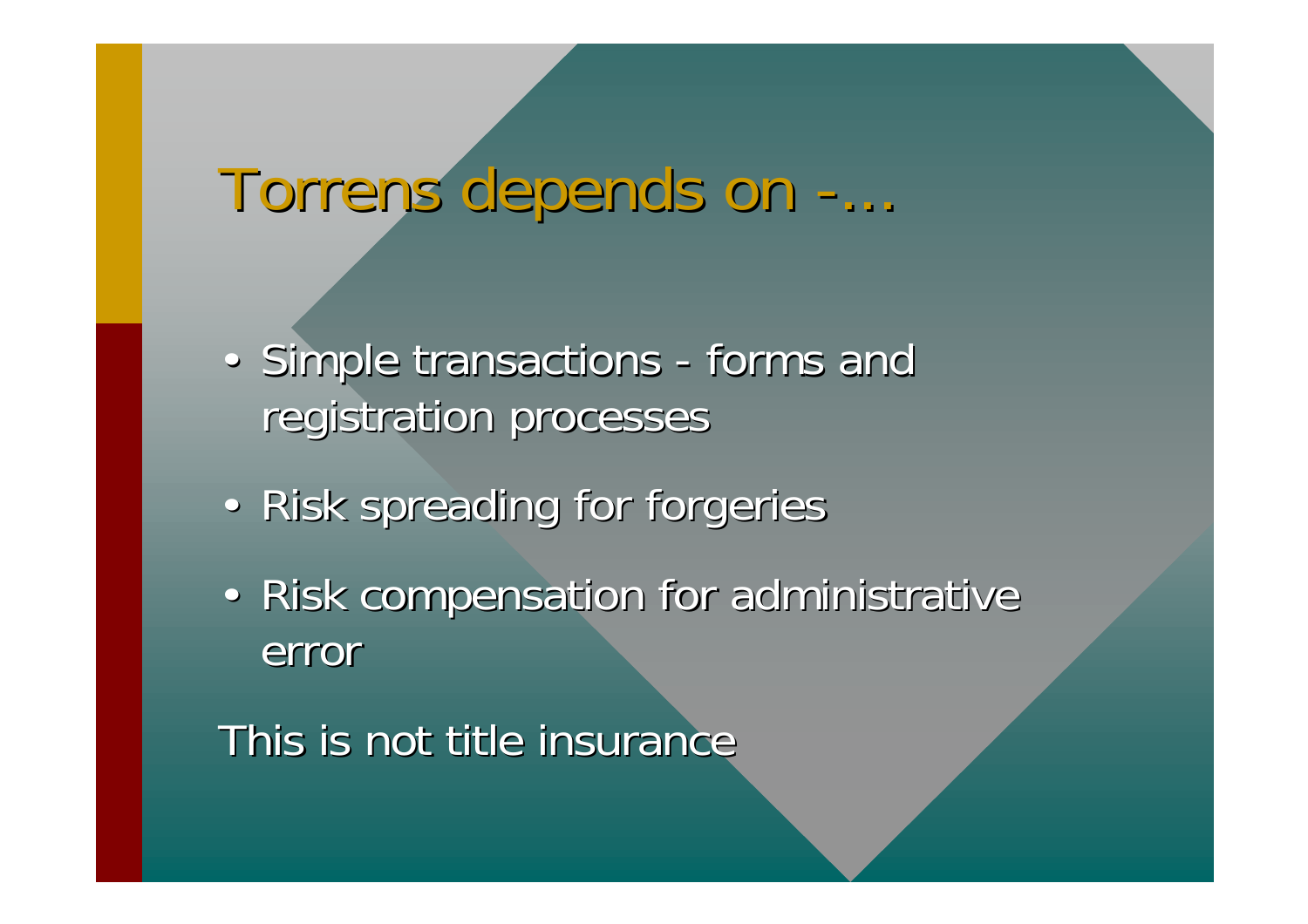### Markets

- We sell rights, not land. Abstractions not physicals. physicals.
- Basic markets sell simple rights - $\rightarrow$ ownership  $\rightarrow$ leaseholds  $\rightarrow$ securities
- Mature markets invent new rights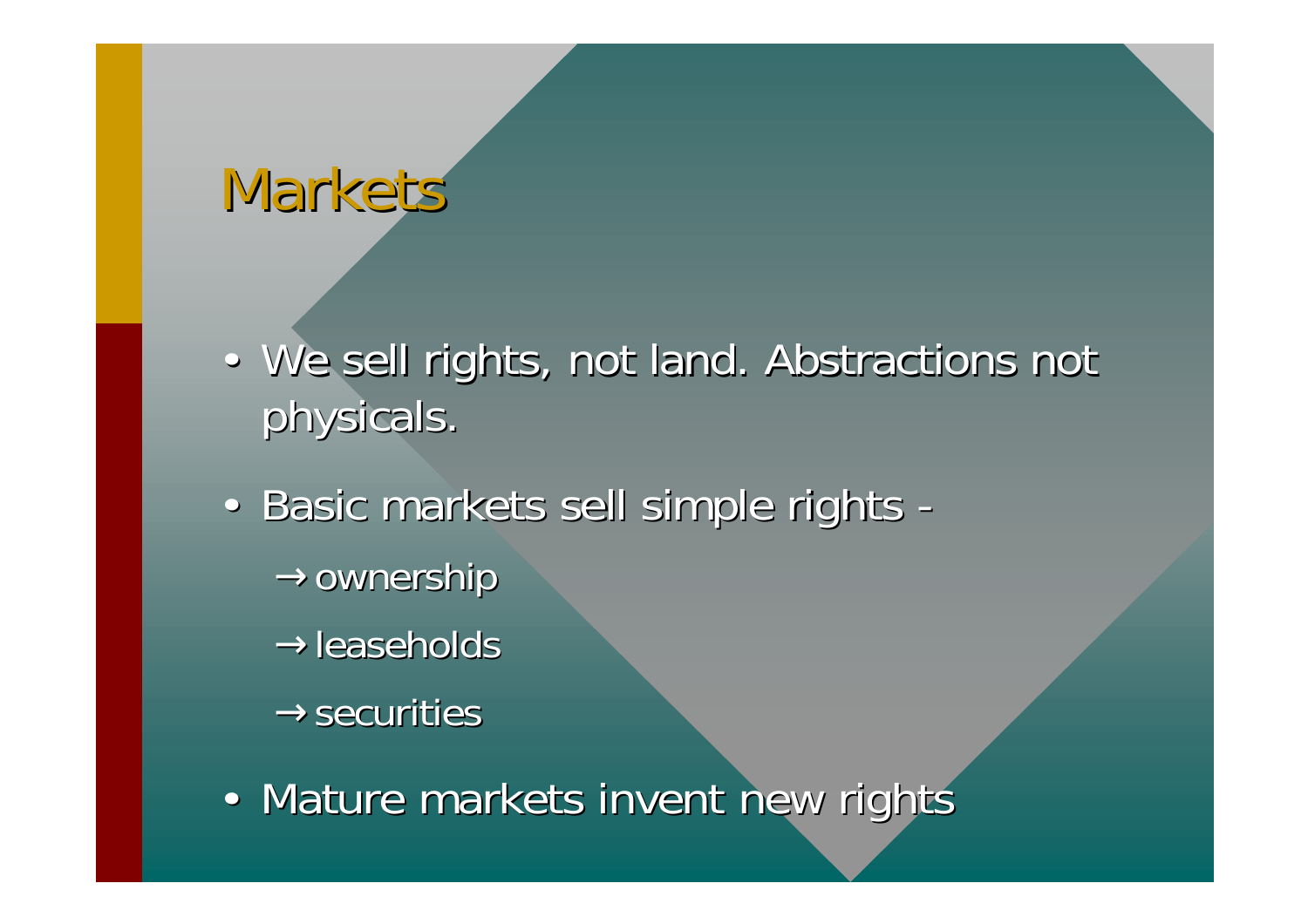## Good basic rights

!Clear time frames (perpetuity, life or years)  $\triangleright$  Rights to use  $\triangleright$  Rights to dispose of or securitise **>Rights to devolve on death** !**Opportunity to make decisions in relation to the land**!Clear obligations, responsibilities and public controls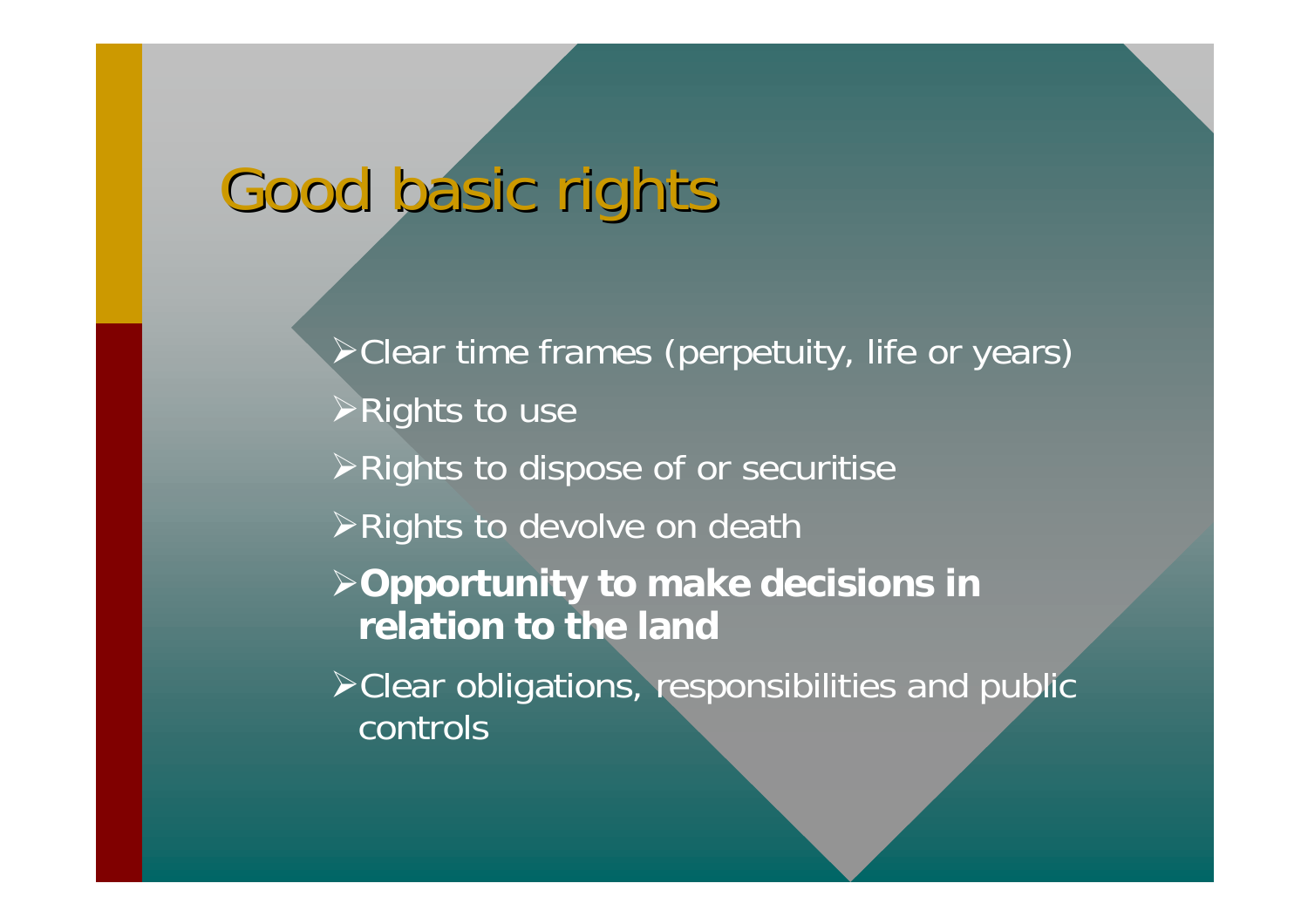#### Land registration is about markets

- Torrens systems presuppose good basic rights
- They provide a registration process which is reasonable and effective
- Ideally registration should be inclusive, cheap and not populated by professionals cheap and not populated by professionals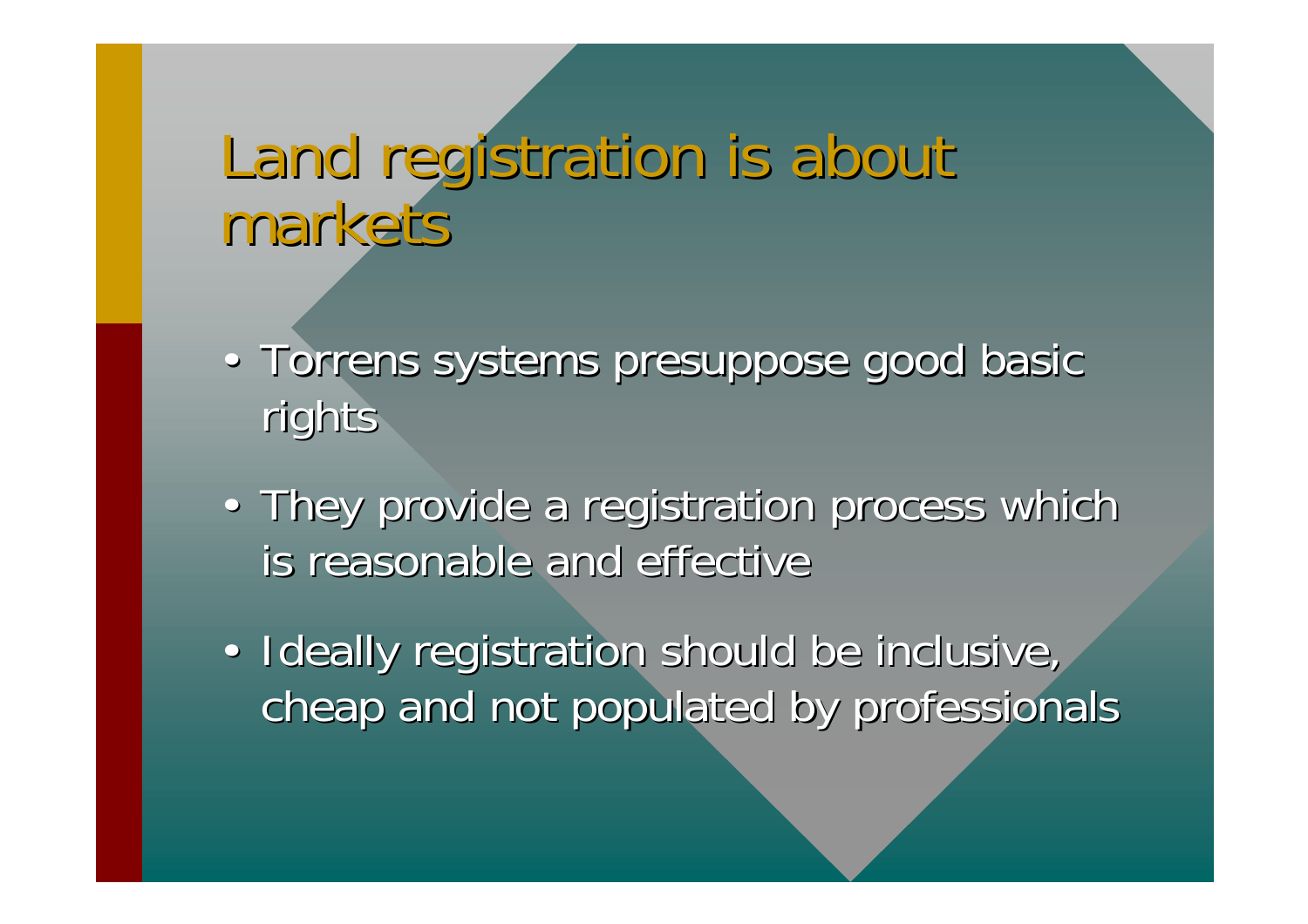### Complex property commodities

- Add corporations risk spreading, capital raising engines
- Introduce flexibility into the LANDscape (interests and enterprises) (interests and enterprises)
- Reduce transaction costs interests, shares and units, not land titles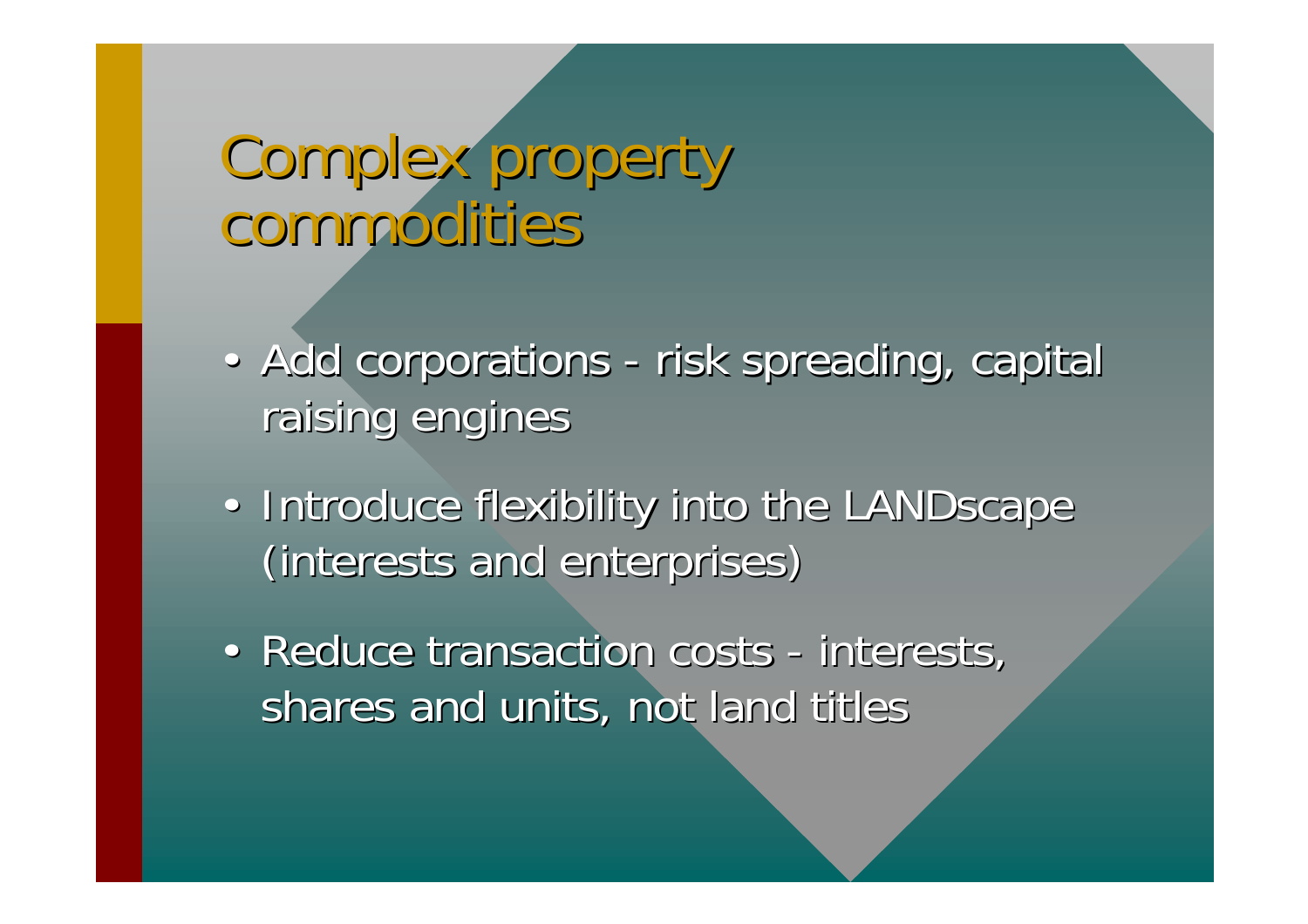#### Wealth acceleration

- Mix them all together
- Allow complex integration of land interests, securitisation and capitalisation
	- –– property investment trusts
	- –– secondary mortgage markets
	- –– capitalisation and securitisation of future income streams for local government rates, landlord's rents

» and so on ……….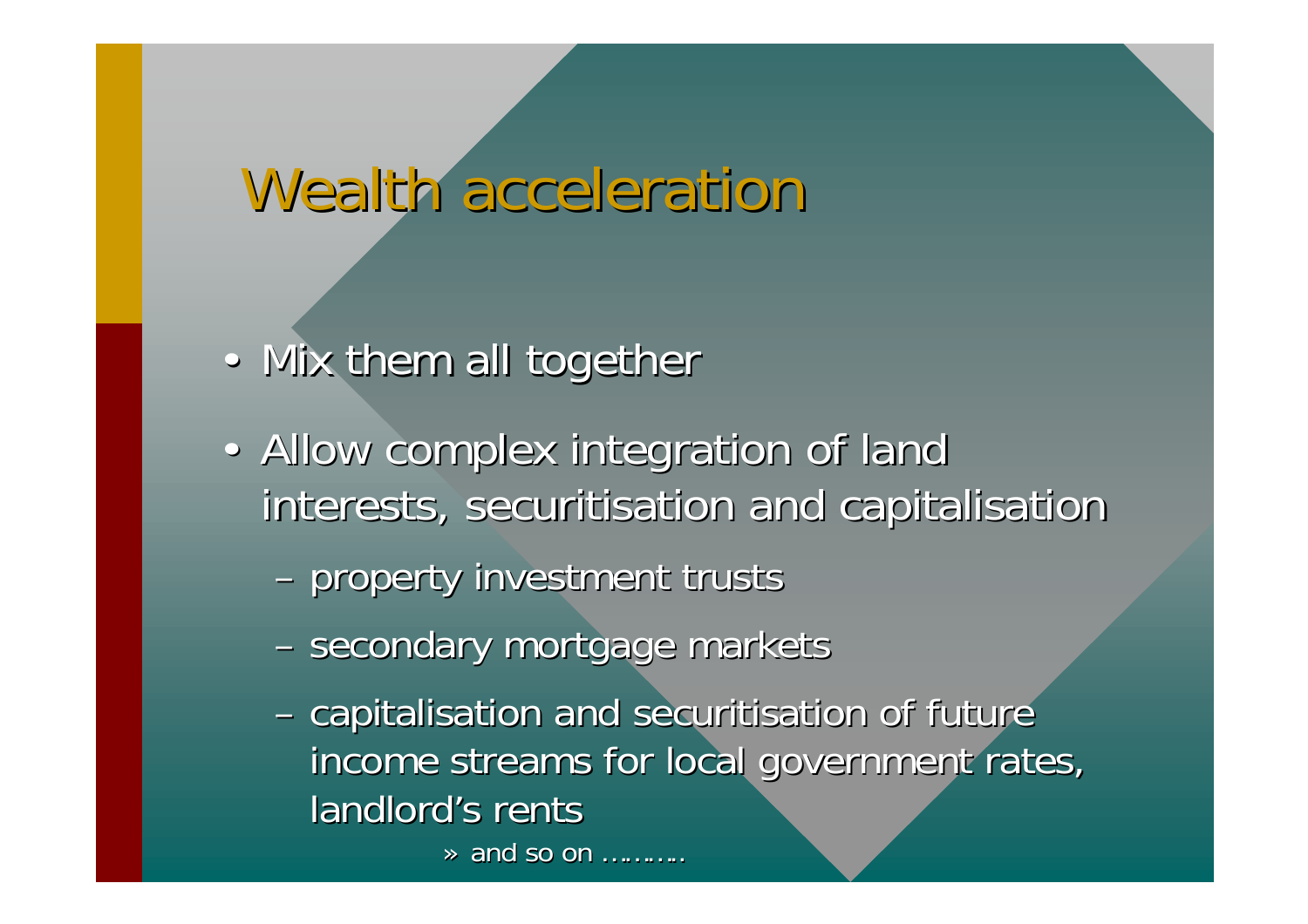# A GOOD LAND INFORMATION SYSTEM

- Tells you what you need to know about – A parcel of land
	- The area of land
	- –– National land policies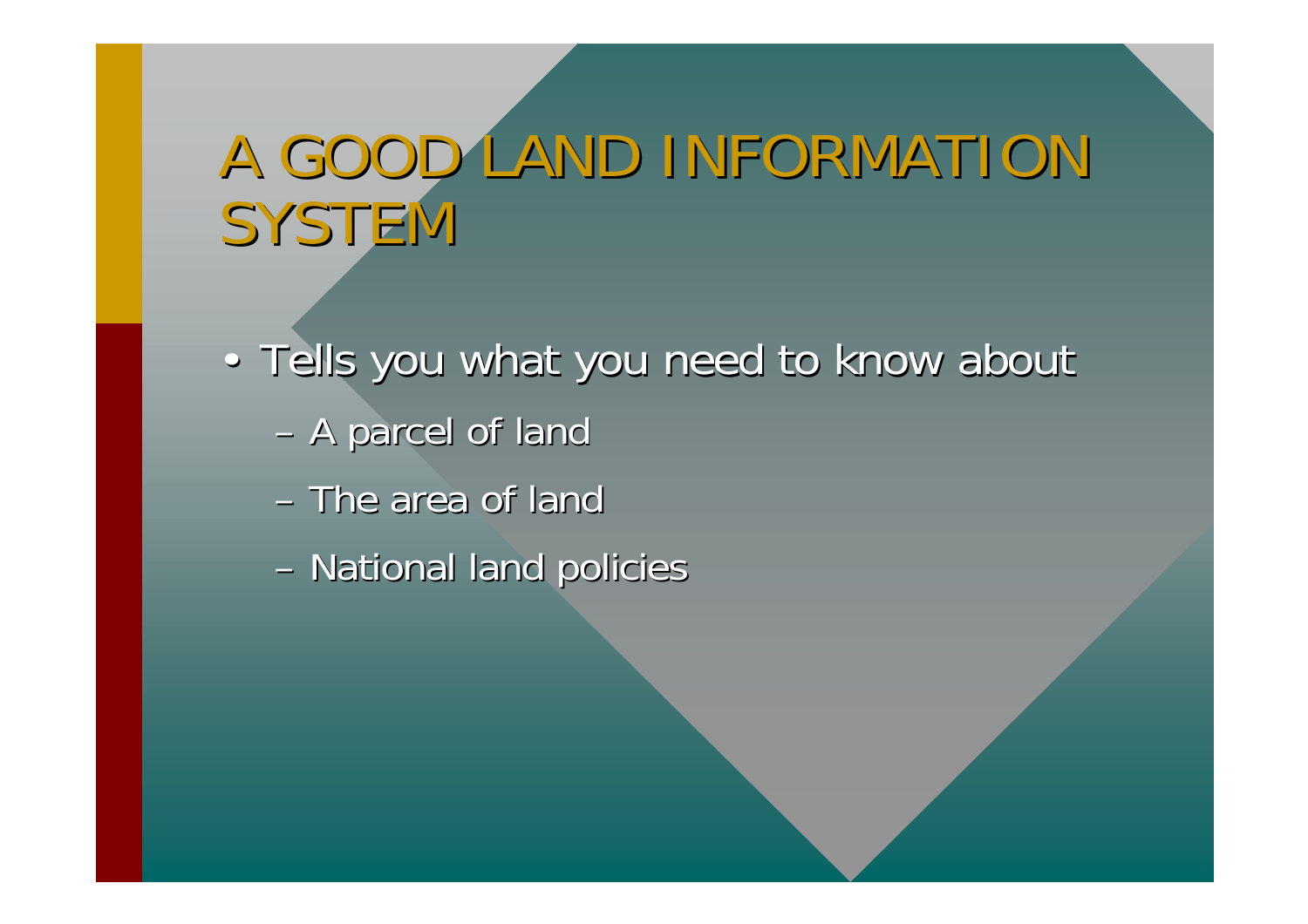# A GOOD REGISTER

- Only legal tenure information
- Mature administration standards
- Integration and access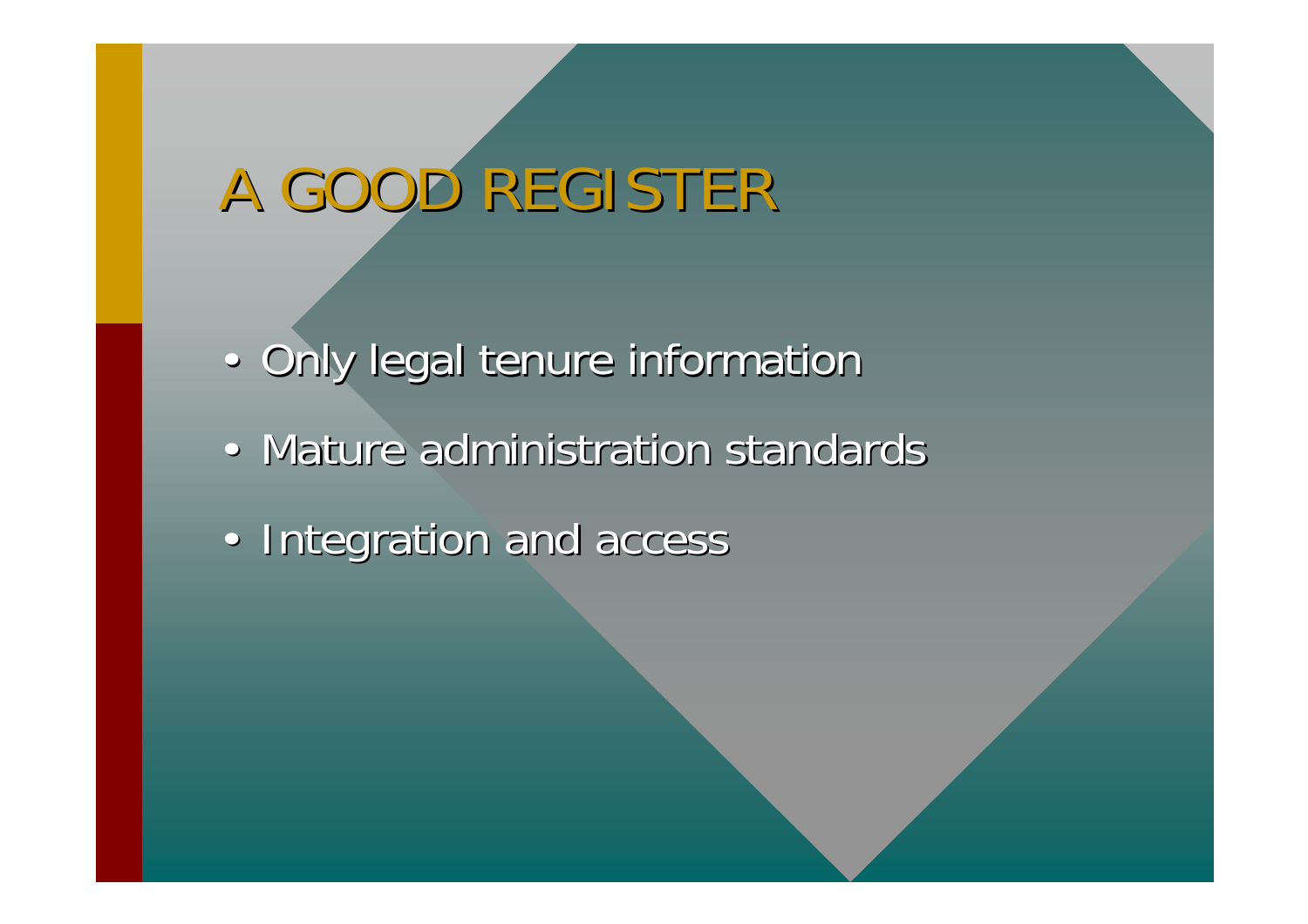## FUTURE FOR TORRENS

- Tight, well managed and narrow
- Responsibility to interact with other information systems
- Focused on market
- Best available product a secure land title